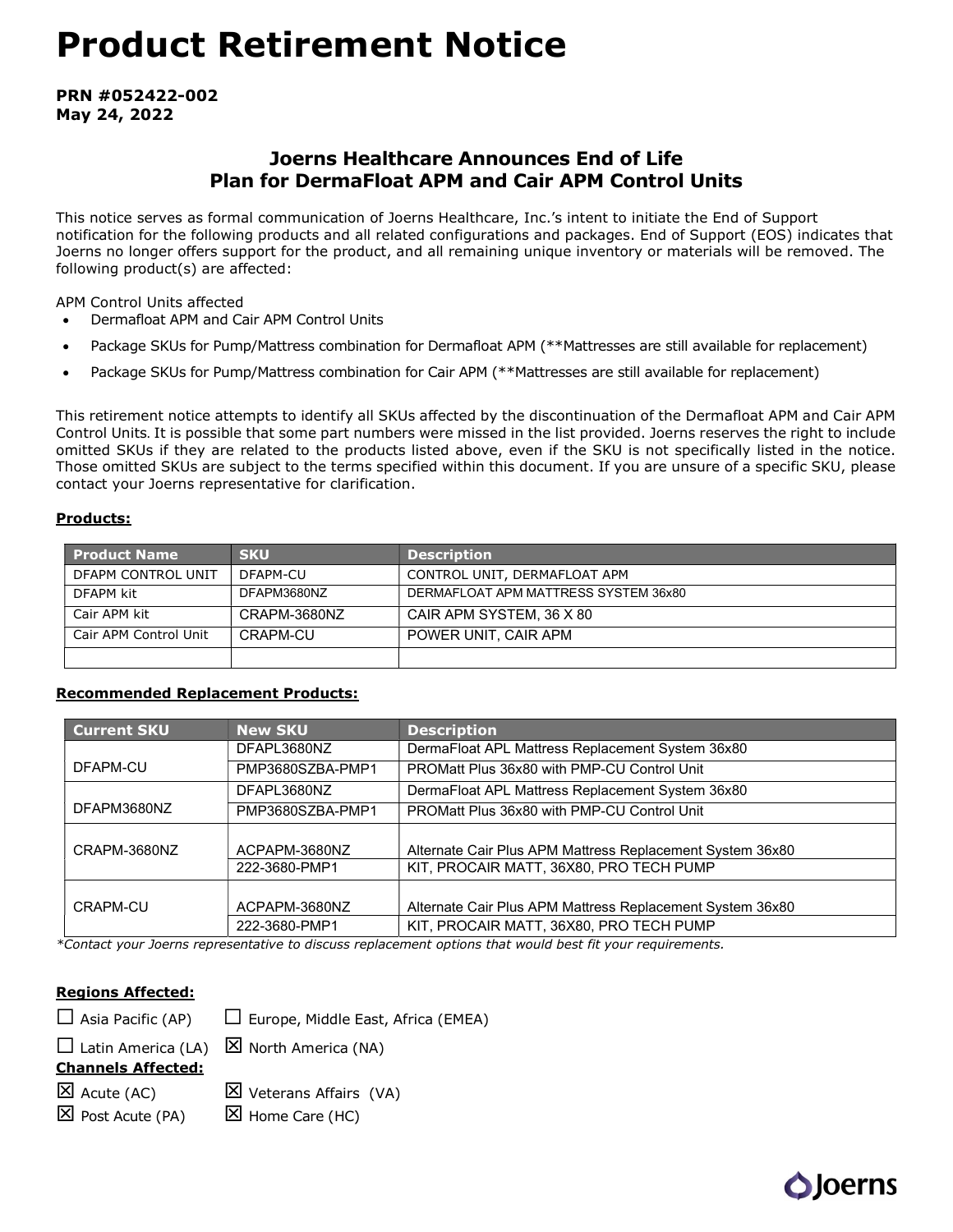# Product Retirement Notice

### Reason for Retirement:

These products have been discontinued due to phase out of old model.

Rental services will continue but will enter a phase out period supported by existing inventory and transition to the alternative offering

#### Timeline of Events:

| Active Retirement Mode  | Joerns will no longer offer new products for sale. Joerns will continue renting<br>existing product in a phase out period.                                                                                      | Jul 29, 2022 |
|-------------------------|-----------------------------------------------------------------------------------------------------------------------------------------------------------------------------------------------------------------|--------------|
| Limited Retirement Mode | Joerns will no longer offer new products for sale. Joerns will continue renting<br>existing product in a phase out period. Joerns will phase out service part<br>availability according to supply availability. | Dec 31, 2022 |
| End of Service          | Joerns will no longer offer service parts for the product after this date.                                                                                                                                      | Dec 31, 2024 |

#### Service and Warranty:

Joerns will maintain our commitment to our customers by supporting and servicing discontinued product at all domestic service centers throughout the life of all warranties in place, as long as the required parts are commercially available.

#### Contact:

Joerns Healthcare is committed to providing you with a superior level of customer service. Please contact your Joerns representative for additional information regarding this communication.

All official End of Life notifications and phase information is posted on the support area of our website at: http://www.joerns.com.

#### Obsoleted Joerns [Insert Product(s) or Series Name] Packages:

| ------<br>___             | ____<br>______<br>____<br>____   |
|---------------------------|----------------------------------|
| Text<br><b>nsert</b><br>. | __<br>-<br>___<br>Text<br>Insert |

#### [Insert Product(s) or Series Name] Package Mapping Tool:

| <b>Legacy SKU</b> | -1117          | <b>One</b><br>'Product. | <b>Product</b><br><b>TWO</b> | <b>Product Three</b> | '   Product Four. | <i>a</i> Produ<br>ict Five |
|-------------------|----------------|-------------------------|------------------------------|----------------------|-------------------|----------------------------|
| Insert<br>text    | text<br>Insert | Insert text             | text<br>Insert               | : text<br>Insert     | Insert text       | Insert text                |

#### Definition of Terms:

#### Last Time Buy

Last Time Buy (LTB) is advanced notification to Joerns customers and partners that Joerns intends to start the end of life process. The duration of this phase is variable and depends on numerous factors including material availability, Joerns and channel inventory and end user demand. Last Time Buy is informational only; products in this phase are active.

#### Active Retirement Mode

Active Retirement Mode (ARM) is a statement by the company that it is no longer actively manufacturing or selling the product. Products in ARM are removed from all price lists and marketing collateral.

#### Limited Retirement Mode

Limited Retirement Mode (LRM) is a statement by the company that it will no longer manufacture or develop enhancements for these products. Depending on inventory, technical capability, and customer demand Joerns will continue to offer support agreements on products in LRM. LRM is a discretionary phase in the product lifecycle process.